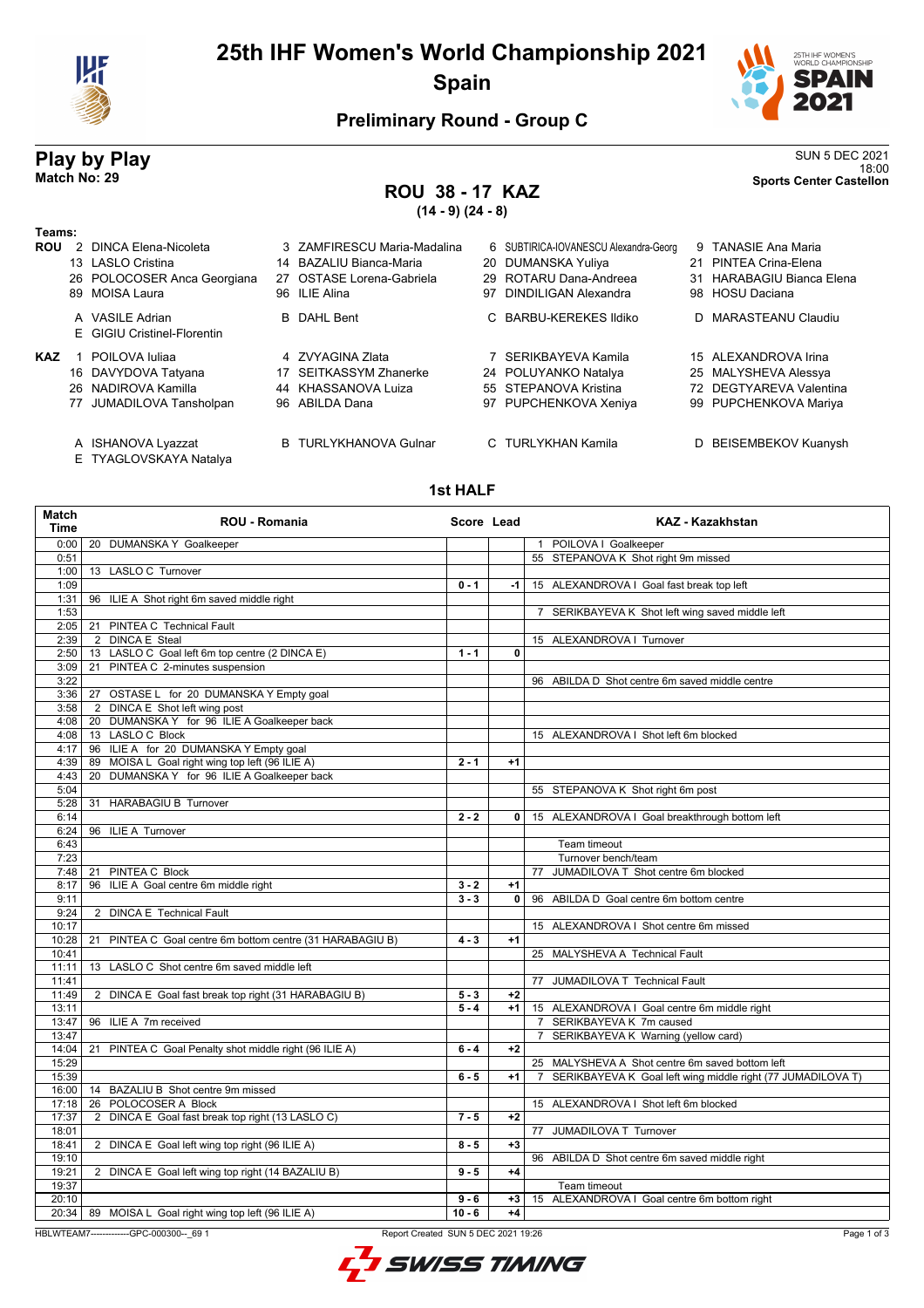



## **Preliminary Round - Group C**

**Play by Play**<br>Match No: 29<br>Sports Center Castellon 18:00 **Match No: 29 Sports Center Castellon**

### **ROU 38 - 17 KAZ (14 - 9) (24 - 8)**

### **1st HALF**

| <b>Match</b><br>Time | <b>ROU - Romania</b>                               | Score Lead |       | KAZ - Kazakhstan                                      |
|----------------------|----------------------------------------------------|------------|-------|-------------------------------------------------------|
| 21:09                |                                                    | $10 - 7$   | $+3 $ | 15 ALEXANDROVA I Goal centre 6m middle right          |
| 21:45                | 96<br>ILIE A Shot centre 6m saved middle right     |            |       |                                                       |
| 22:22                |                                                    | $10 - 8$   | +2    | 15 ALEXANDROVA I Goal left 6m bottom right            |
| 22:51                | 29 ROTARU D Goal breakthrough top right            | $11 - 8$   | $+3$  |                                                       |
| 23:26                |                                                    |            |       | 96 ABILDA D Technical Fault                           |
| 23:39                | 2 DINCA E Goal left wing top left (14 BAZALIU B)   | $12 - 8$   | $+4$  |                                                       |
| 23:52                |                                                    |            |       | 16 DAVYDOVA T for 1 POILOVA I Goalkeeper Substitution |
| 24:17                |                                                    |            |       | 24 POLUYANKO N Turnover                               |
| 24:30                | 14 BAZALIU B Goal left 9m bottom right             | $13 - 8$   | $+5$  |                                                       |
| 25:35                |                                                    |            |       | 55 STEPANOVA K Shot right 6m saved middle right       |
| 26:11                | 89 MOISA L Shot right wing post                    |            |       |                                                       |
| 26:35                | 14 BAZALIU B Shot left 9m missed                   |            |       |                                                       |
| 26:49                | ROTARU D Steal<br>29                               |            |       | 16 DAVYDOVA T Turnover                                |
| 26:49                | 89 MOISA L Shot right wing post                    |            |       |                                                       |
| 27:26                |                                                    |            |       | 55 STEPANOVA K Shot right 6m saved bottom right       |
| 27:34                | POLOCOSER A Turnover<br>26                         |            |       | 24 POLUYANKO N Steal                                  |
| 27:47                |                                                    |            |       | 24 POLUYANKO N Shot right 6m saved middle centre      |
| 28:22                | 96 ILIE A Goal right 6m middle right (29 ROTARU D) | $14 - 8$   | +6    |                                                       |
| 28:42                |                                                    | $14 - 9$   | $+5$  | 15 ALEXANDROVA I Goal left 9m middle left             |
| 28:54                | Team timeout                                       |            |       |                                                       |
| 29:16                | OSTASE L Shot centre 6m saved middle right<br>27   |            |       |                                                       |
| 30:00                | <b>MOISA L Block</b><br>89                         |            |       | 96 ABILDA D Shot left 9m blocked                      |
|                      |                                                    |            |       |                                                       |

### **2nd HALF**

| <b>Match</b><br><b>Time</b>         | <b>ROU - Romania</b>                                         |           | Score Lead | <b>KAZ - Kazakhstan</b>                               |  |  |
|-------------------------------------|--------------------------------------------------------------|-----------|------------|-------------------------------------------------------|--|--|
|                                     | 30:00   98 HOSU D Goalkeeper                                 |           |            | 1 POILOVA I Goalkeeper                                |  |  |
| 30:20                               | 31 HARABAGIU B Shot centre 6m missed                         |           |            |                                                       |  |  |
| 30:27                               |                                                              |           |            | 15 ALEXANDROVA I Shot fast break saved                |  |  |
| 31:01                               | 13 LASLO C Goal centre 6m bottom right                       | $15 - 9$  | $+6$       |                                                       |  |  |
| 31:35                               |                                                              |           |            | 24 POLUYANKO N Shot centre 9m missed                  |  |  |
| 32:10                               | 89 MOISA L Shot right wing missed                            |           |            |                                                       |  |  |
| 32:37                               |                                                              |           |            | 55 STEPANOVA K Shot centre 6m saved middle centre     |  |  |
| 32:47                               | 13 LASLO C Turnover (FB)                                     |           |            |                                                       |  |  |
| 33:14                               |                                                              |           |            | 55 STEPANOVA K Turnover                               |  |  |
| 33:22                               | 89 MOISA L Goal fast break bottom left (13 LASLO C)          | $16 - 9$  | $+7$       |                                                       |  |  |
| 33:53                               |                                                              | $16 - 10$ | $+6$       | 96 ABILDA D Goal left 6m bottom centre                |  |  |
| 34:03                               | 89 MOISA L Goal right wing top left (3 ZAMFIRESCU M)         | $17 - 10$ | $+7$       |                                                       |  |  |
| 34:32                               |                                                              |           |            | 7 SERIKBAYEVA K Shot left wing saved middle left      |  |  |
| 34:41                               | 13 LASLO C Shot centre 6m missed                             |           |            |                                                       |  |  |
| 35:25                               |                                                              |           |            | 96 ABILDA D Shot centre 6m blocked                    |  |  |
| 35:40                               |                                                              |           |            | 7 SERIKBAYEVA K Shot left 6m post                     |  |  |
|                                     | 36:06   21 PINTEA C Goal centre 6m top left (31 HARABAGIU B) | $18 - 10$ | $+8$       |                                                       |  |  |
| 36:23                               | <b>ILIE A Technical Fault</b><br>96                          |           |            |                                                       |  |  |
| 36:33                               | 89 MOISA L Goal right wing top left (13 LASLO C)             | $19 - 10$ | $+9$       |                                                       |  |  |
| 37:24                               |                                                              |           |            | 96 ABILDA D Turnover                                  |  |  |
| 37:34                               | 89 MOISA L Goal fast break bottom centre (13 LASLO C)        | $20 - 10$ | $+10$      |                                                       |  |  |
| 37:58                               |                                                              |           |            | 55 STEPANOVA K Shot centre 9m missed                  |  |  |
| 38:07                               | 21 PINTEA C Goal fast break top left (3 ZAMFIRESCU M)        | $21 - 10$ | $+11$      |                                                       |  |  |
| 39:10                               |                                                              | $21 - 11$ | $+10$      | 15 ALEXANDROVA I Goal centre 9m bottom left           |  |  |
| 39:26                               | DINDILIGAN A Goal right wing top left (3 ZAMFIRESCU M)<br>97 | $22 - 11$ | $+11$      |                                                       |  |  |
| 40:24                               |                                                              |           |            | 7 SERIKBAYEVA K Shot left wing saved middle left      |  |  |
| 40:40                               | 26 POLOCOSER A 7m caused                                     |           |            | 4 ZVYAGINA Z 7m received                              |  |  |
| 40:40                               |                                                              | $22 - 12$ | $+10$      | 96 ABILDA D Goal Penalty shot bottom left             |  |  |
| 41:23                               | 13 LASLO C Goal centre 6m middle right                       | $23 - 12$ | $+11$      |                                                       |  |  |
| 41:37                               |                                                              |           |            | 7 SERIKBAYEVA K Shot left 6m saved bottom left        |  |  |
| 41:46                               | 97 DINDILIGAN A Shot right wing post                         |           |            |                                                       |  |  |
| 42:25                               | 9 TANASIE A Shot fast break missed                           |           |            |                                                       |  |  |
| 42:50                               |                                                              |           |            | 15 ALEXANDROVA I Shot left 6m post                    |  |  |
| 43:00                               | 9 TANASIE A Goal fast break bottom left (27 OSTASE L)        | $24 - 12$ | $+12$      |                                                       |  |  |
| 43:21                               |                                                              |           |            | 7 SERIKBAYEVA K Technical Fault                       |  |  |
| 43:26                               | 3 ZAMFIRESCU M Goal fast break bottom left (97 DINDILIGAN A) | $25 - 12$ | $+13$      |                                                       |  |  |
| 43:38                               |                                                              |           |            | 16 DAVYDOVA T for 1 POILOVA I Goalkeeper Substitution |  |  |
| 44:10                               | 27 OSTASE L 7m received                                      |           |            | 4 ZVYAGINA Z 7m caused                                |  |  |
| 44:35                               | 13 LASLO C Goal Penalty shot bottom left (27 OSTASE L)       | $26 - 12$ | $+14$      |                                                       |  |  |
| 45:09                               |                                                              |           |            | 15 ALEXANDROVA I Shot centre 6m saved middle centre   |  |  |
| 45:17                               | 27 OSTASE L Shot centre 6m saved middle right                |           |            |                                                       |  |  |
| 45:51                               | 31 HARABAGIU B Goal centre 9m middle left                    | $27 - 12$ | $+15$      |                                                       |  |  |
|                                     | HBLWTEAM7--------------GPC-000300-- 69 1                     |           |            | Page 2 of 3                                           |  |  |
| Report Created SUN 5 DEC 2021 19:26 |                                                              |           |            |                                                       |  |  |